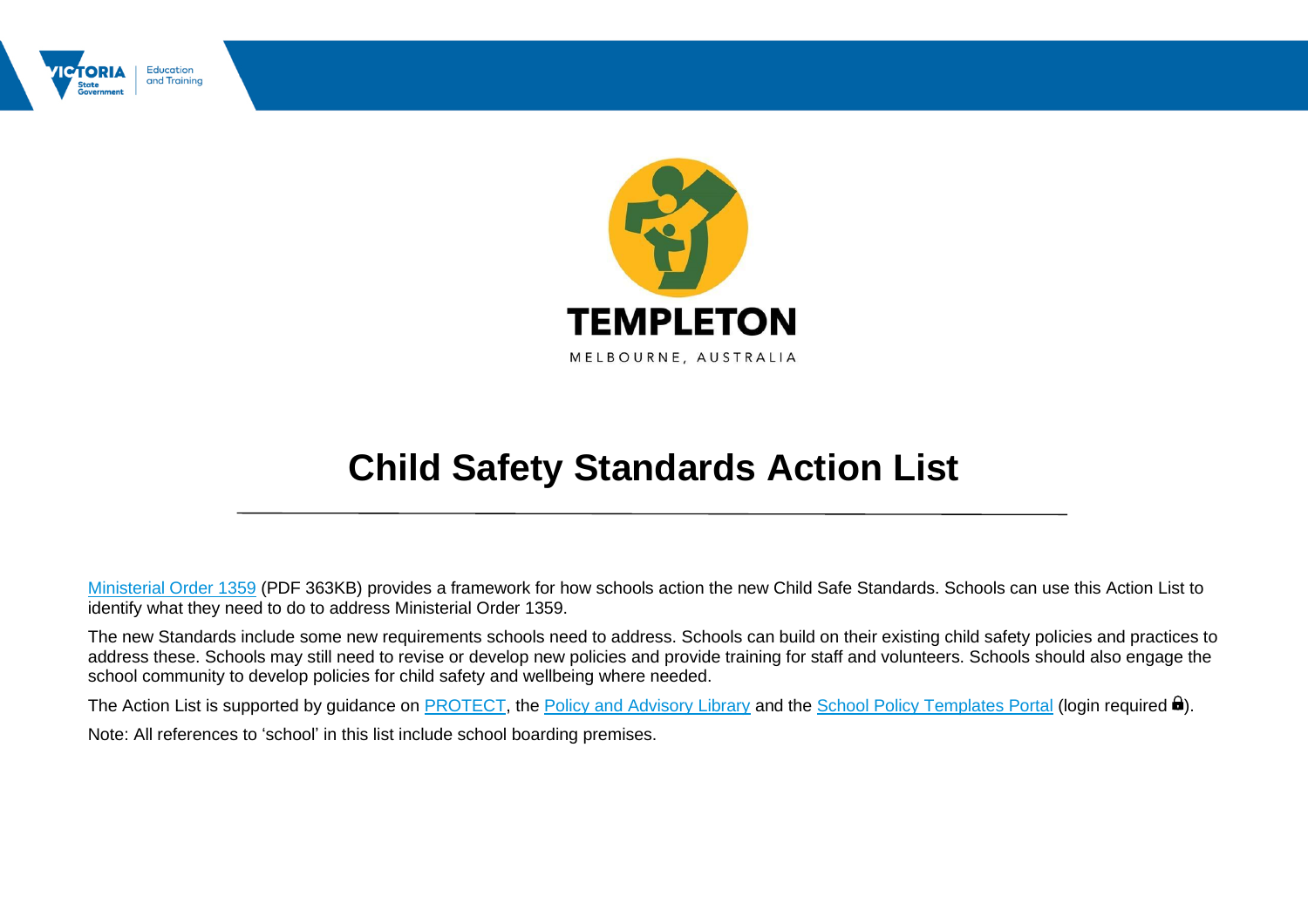

| <b>Actions</b>                                                                                                                                                                                                                                                                                                                                                                                                                                                                                                                                                                                                                                                                                                                                                                                                                                                                                                                                                                                                        | <b>Action by</b>                    | <b>Guidance and resources</b>                                                                                                                                                                                                                                                                                                                                                                                                                                                           | <b>My school's actions</b>                                                                                                                                                                            |
|-----------------------------------------------------------------------------------------------------------------------------------------------------------------------------------------------------------------------------------------------------------------------------------------------------------------------------------------------------------------------------------------------------------------------------------------------------------------------------------------------------------------------------------------------------------------------------------------------------------------------------------------------------------------------------------------------------------------------------------------------------------------------------------------------------------------------------------------------------------------------------------------------------------------------------------------------------------------------------------------------------------------------|-------------------------------------|-----------------------------------------------------------------------------------------------------------------------------------------------------------------------------------------------------------------------------------------------------------------------------------------------------------------------------------------------------------------------------------------------------------------------------------------------------------------------------------------|-------------------------------------------------------------------------------------------------------------------------------------------------------------------------------------------------------|
| <b>Child Safe Standard 1: Culturally Safe Environments</b>                                                                                                                                                                                                                                                                                                                                                                                                                                                                                                                                                                                                                                                                                                                                                                                                                                                                                                                                                            |                                     |                                                                                                                                                                                                                                                                                                                                                                                                                                                                                         |                                                                                                                                                                                                       |
| Develop a policy or statement that describes what the school will do<br>to create a culturally safe environment for Aboriginal children,<br>students, and their families. This document should ensure that:<br>• a child or student's ability to express their culture and enjoy their<br>cultural rights is encouraged and actively supported<br>• staff, students, volunteers, and the school community are<br>equipped to acknowledge and appreciate the strengths of<br>Aboriginal culture and its importance to the wellbeing and safety of<br>Aboriginal students<br>• measures are in place to ensure racism is identified, confronted<br>and not tolerated, and any instances of racism are addressed with<br>appropriate consequences<br>• active support for the participation and inclusion of Aboriginal<br>children and students and their families<br>Ensure the strategies and actions outlined in the policy, plan or<br>ப<br>statement are implemented<br>Approve the policy, plan or statement<br>⊔ | Principal<br>Principal<br>Principal | Guidance<br>• PROTECT Child Safe Standard 1<br>provides example actions for<br>schools on this standard<br>Templates<br>• Schools can include their actions in<br>the Child Safety and Wellbeing<br>Policy or create another document<br>such as an action plan<br>Other templates can also be used to<br>meet these requirements such as:<br>• Student Wellbeing and<br><b>Engagement Policy</b><br>$\bullet$ Bullying Prevention Policy $\bullet$<br>. Inclusion and Diversity Policy | Child Safety and Wellbeing<br>Policy<br>Student Wellbeing &<br><b>Engagement Policy</b><br><b>Bullying Prevention Policy</b><br>Inclusion and Diversity Policy                                        |
| Ensure all school policies, procedures, systems and processes<br>⊔<br>together create a culturally safe and inclusive environment and meet<br>the needs of Aboriginal children and students and their families                                                                                                                                                                                                                                                                                                                                                                                                                                                                                                                                                                                                                                                                                                                                                                                                        | Principal                           |                                                                                                                                                                                                                                                                                                                                                                                                                                                                                         |                                                                                                                                                                                                       |
| Child Safe Standard 2: Child safety and wellbeing is embedded in leadership, governance and culture                                                                                                                                                                                                                                                                                                                                                                                                                                                                                                                                                                                                                                                                                                                                                                                                                                                                                                                   |                                     |                                                                                                                                                                                                                                                                                                                                                                                                                                                                                         |                                                                                                                                                                                                       |
| □ Revise or develop a Child Safety and Wellbeing Policy that details:<br>• a commitment to child safety<br>• actions the school will take to ensure a child safe culture is<br>championed and modelled across the school<br>• governance arrangements the school uses to implement the policy<br>• processes that the school will use to review its child safe practices<br>Approve the Child Safety and Wellbeing Policy                                                                                                                                                                                                                                                                                                                                                                                                                                                                                                                                                                                             | Principal<br>Principal              | Guidance<br>• PROTECT Child Safe Standard 2<br>provides example actions for<br>schools on this standard<br>• Guidance is also available to help<br>schools develop a Child Safety and<br><b>Wellbeing Policy, Code of Conduct</b>                                                                                                                                                                                                                                                       | Child Safety and Wellbeing<br>Policy<br>Student Wellbeing &<br><b>Engagement Policy</b><br>Code of Conduct<br>$\bullet$<br><b>Child Safety Risk Register</b><br>$\bullet$<br><b>Volunteers Policy</b> |
| Revise or develop a Child Safety Code of Conduct<br>$\Box$                                                                                                                                                                                                                                                                                                                                                                                                                                                                                                                                                                                                                                                                                                                                                                                                                                                                                                                                                            | Principal                           | and complete the Child Safety Risk                                                                                                                                                                                                                                                                                                                                                                                                                                                      |                                                                                                                                                                                                       |
| Approve the Child Safety Code of Conduct<br>⊔<br>School Council approves the Code of Conduct to the extent that it<br>applies to school council employees                                                                                                                                                                                                                                                                                                                                                                                                                                                                                                                                                                                                                                                                                                                                                                                                                                                             | school<br>council                   | Register<br>Principal &<br>• Guidance for child safety<br>champions                                                                                                                                                                                                                                                                                                                                                                                                                     |                                                                                                                                                                                                       |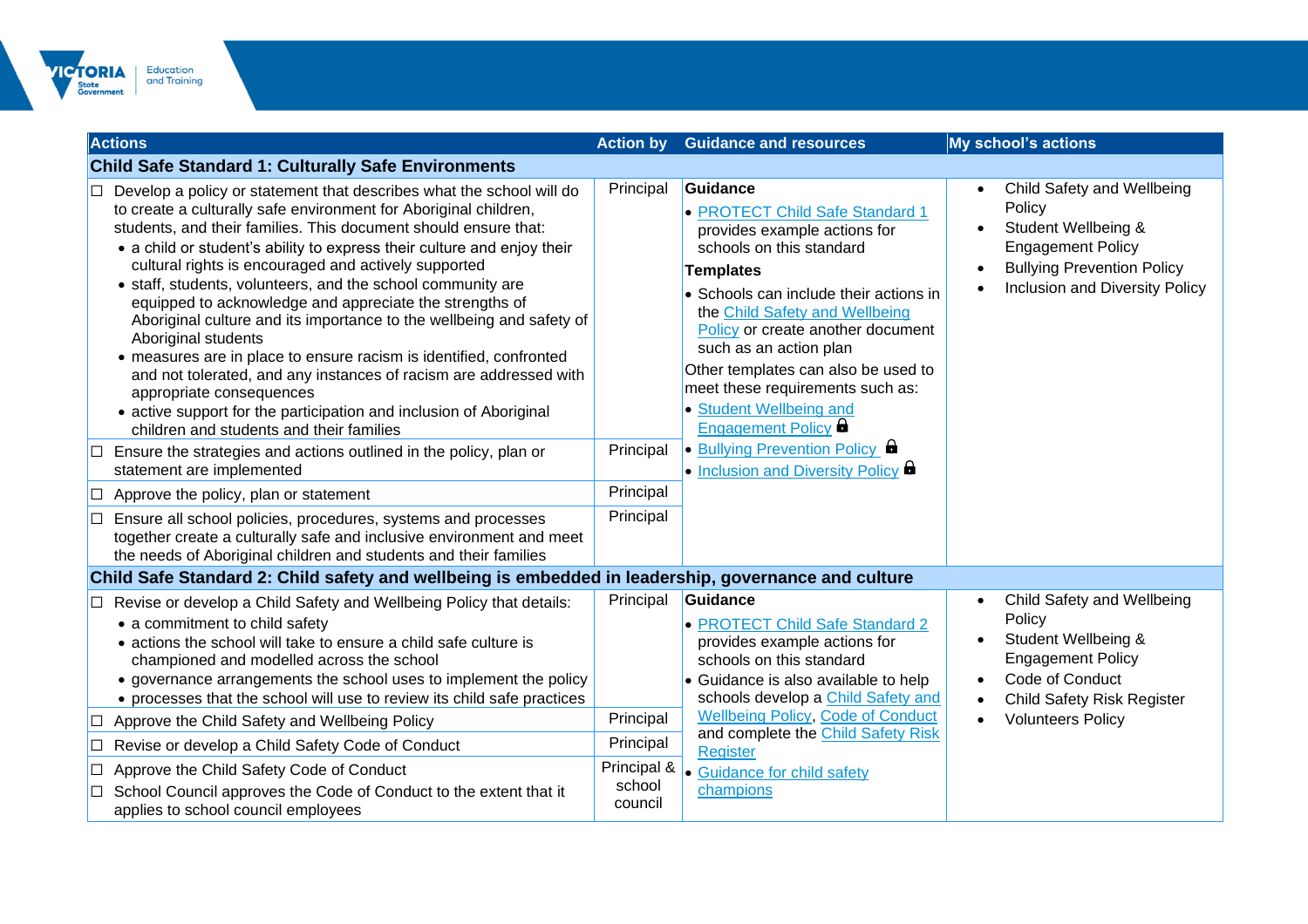

|              | <b>Actions</b>                                                                                                                                                                                                                                                                                                                                                                                                                                                                                                                                                                                                                                                                                                                                                                                                                                                                                                                                           | <b>Action by</b> | <b>Guidance and resources</b>                                                                                                                                                                                                                                                                                                                                                               | <b>My school's actions</b>                                                                                                                                                                    |
|--------------|----------------------------------------------------------------------------------------------------------------------------------------------------------------------------------------------------------------------------------------------------------------------------------------------------------------------------------------------------------------------------------------------------------------------------------------------------------------------------------------------------------------------------------------------------------------------------------------------------------------------------------------------------------------------------------------------------------------------------------------------------------------------------------------------------------------------------------------------------------------------------------------------------------------------------------------------------------|------------------|---------------------------------------------------------------------------------------------------------------------------------------------------------------------------------------------------------------------------------------------------------------------------------------------------------------------------------------------------------------------------------------------|-----------------------------------------------------------------------------------------------------------------------------------------------------------------------------------------------|
|              | □ Make the Child Safety and Wellbeing Policy and Child Safety Code of<br>Conduct publicly available                                                                                                                                                                                                                                                                                                                                                                                                                                                                                                                                                                                                                                                                                                                                                                                                                                                      | Principal        | • Records Management - School<br><b>Records</b>                                                                                                                                                                                                                                                                                                                                             |                                                                                                                                                                                               |
| $\Box$<br>IЦ | Develop and implement risk management strategies that focus on<br>preventing, identifying and mitigating risks related to child safety and<br>wellbeing in both the physical and online school environment<br>Record identified risks relating to child abuse in the Child Safety Risk<br>Register (or other document), including risk controls and treatments<br>to reduce or remove the risks<br>The risk register (or another document) is approved by the principal                                                                                                                                                                                                                                                                                                                                                                                                                                                                                  | Principal        | <b>Templates</b><br>• Child Safety and Wellbeing Policy<br><b>.</b> Child Safety Code of Conduct<br><b>• Child Safety Risk Register</b><br><b>• Volunteers Policy &amp;</b>                                                                                                                                                                                                                 |                                                                                                                                                                                               |
|              | Establish a process to monitor and annually review the risks related<br>to child safety and wellbeing and the effectiveness of the<br>implementation of the risk controls                                                                                                                                                                                                                                                                                                                                                                                                                                                                                                                                                                                                                                                                                                                                                                                | Principal        |                                                                                                                                                                                                                                                                                                                                                                                             |                                                                                                                                                                                               |
|              | <b>Follow the Records Management - School Records Policy</b>                                                                                                                                                                                                                                                                                                                                                                                                                                                                                                                                                                                                                                                                                                                                                                                                                                                                                             | Principal        |                                                                                                                                                                                                                                                                                                                                                                                             |                                                                                                                                                                                               |
|              | $\Box$ Create, maintain and dispose of child safety and wellbeing records in<br>accordance with Public Record Office Victoria Recordkeeping<br>Standards, including minimum retention periods                                                                                                                                                                                                                                                                                                                                                                                                                                                                                                                                                                                                                                                                                                                                                            | Principal        |                                                                                                                                                                                                                                                                                                                                                                                             |                                                                                                                                                                                               |
| ⊡            | Ensure staff and volunteers understand their obligations on<br>information sharing and recordkeeping                                                                                                                                                                                                                                                                                                                                                                                                                                                                                                                                                                                                                                                                                                                                                                                                                                                     | Principal        |                                                                                                                                                                                                                                                                                                                                                                                             |                                                                                                                                                                                               |
|              | <b>Child Safe Standard 3: Child and student empowerment</b>                                                                                                                                                                                                                                                                                                                                                                                                                                                                                                                                                                                                                                                                                                                                                                                                                                                                                              |                  |                                                                                                                                                                                                                                                                                                                                                                                             |                                                                                                                                                                                               |
|              | Develop curriculum planning documents (or other documentation)<br>that describe what the school will do to support child and student<br>empowerment. This document should include strategies that:<br>• inform children and students about all their rights, including to<br>safety, information, and participation<br>• recognise the importance of friendships and encourage support<br>from peers to help students feel safe and be less isolated<br>• attune staff and volunteers to signs of harm and facilitate child-<br>friendly ways for children and students to express their views,<br>participate in decision-making and raise their concerns<br>• develop a culture that facilitates participation and is responsive to<br>the input of children and students<br>• provide opportunities for children and students to participate and<br>for the school to be responsive to their contributions to strengthen<br>confidence and engagement | Principal        | Guidance<br>• PROTECT Child Safe Standard 3<br>provides example actions for<br>schools on this standard<br>• Guidance is also available to help<br>schools develop a Child Safety and<br><b>Wellbeing Policy</b><br>• Guidance for child safety<br>champions<br>• PROTECT: Identify child abuse<br><b>Templates</b><br>• The Child Safety and Wellbeing<br>Policy can be used to detail how | Child Safety and Wellbeing Policy<br>Student Wellbeing & Engagement<br>Policy<br>Code of Conduct<br><b>Child Safety Risk Register</b><br><b>Volunteers Policy</b><br><b>Complaints Policy</b> |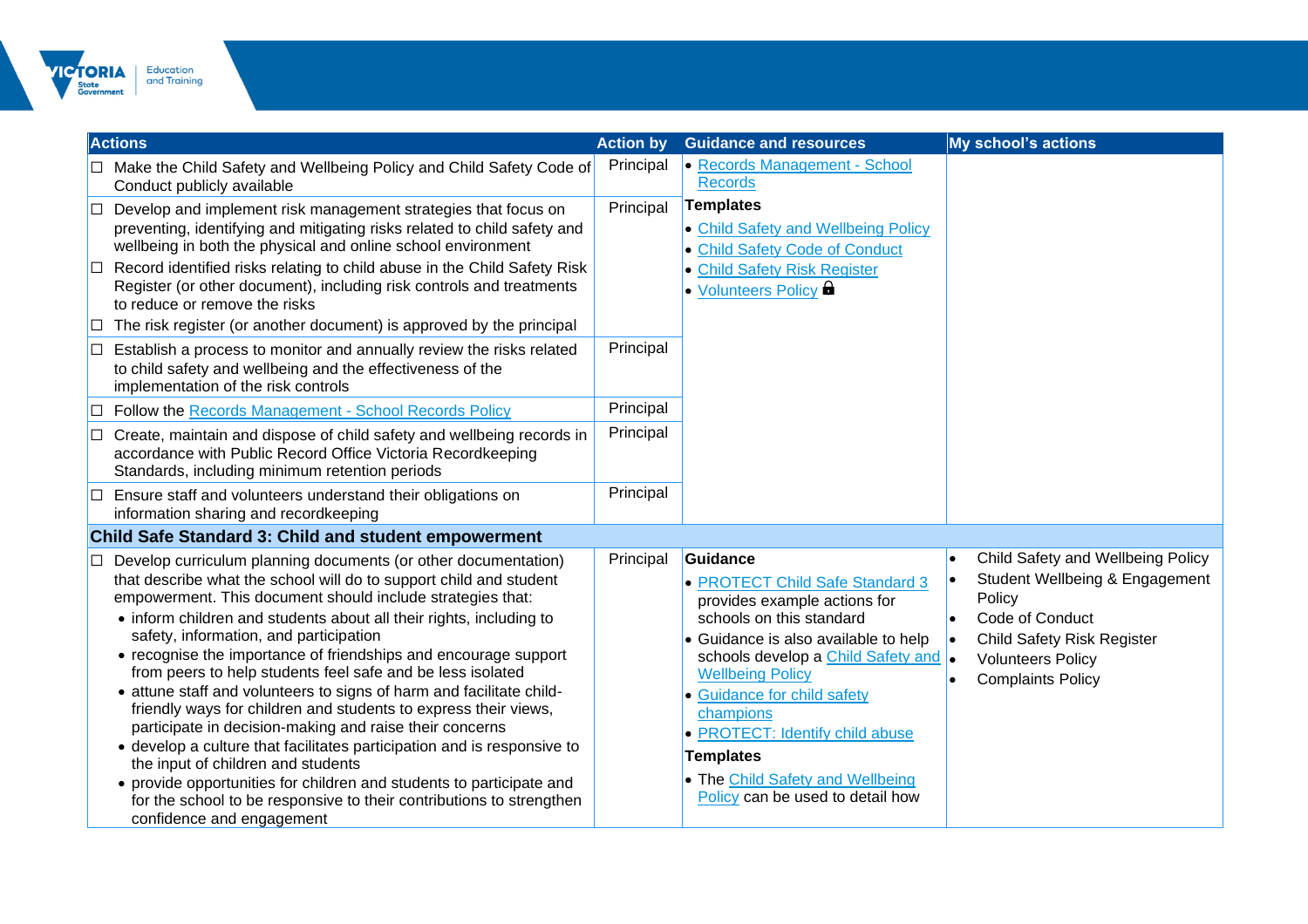

|        | <b>Actions</b>                                                                                                                                                                                                                                                                                                                                                                                                                                                                                                                                                                                                                                                                                                                                                              | <b>Action by</b>       | <b>Guidance and resources</b>                                                                                                                                                                         | <b>My school's actions</b>                                                                                                       |
|--------|-----------------------------------------------------------------------------------------------------------------------------------------------------------------------------------------------------------------------------------------------------------------------------------------------------------------------------------------------------------------------------------------------------------------------------------------------------------------------------------------------------------------------------------------------------------------------------------------------------------------------------------------------------------------------------------------------------------------------------------------------------------------------------|------------------------|-------------------------------------------------------------------------------------------------------------------------------------------------------------------------------------------------------|----------------------------------------------------------------------------------------------------------------------------------|
|        | $\Box$ Approve the documentation that describes the strategies and actions<br>for student empowerment                                                                                                                                                                                                                                                                                                                                                                                                                                                                                                                                                                                                                                                                       | Principal              | the school addresses these<br>requirements                                                                                                                                                            |                                                                                                                                  |
|        | $\Box$ Ensure the strategies and actions for student empowerment are<br>implemented                                                                                                                                                                                                                                                                                                                                                                                                                                                                                                                                                                                                                                                                                         | Principal              | • Complaints Policy <b>b</b><br>• Student Wellbeing and                                                                                                                                               |                                                                                                                                  |
| $\Box$ | Ensure students have access to age-appropriate sexual abuse<br>prevention programs and relevant related information.                                                                                                                                                                                                                                                                                                                                                                                                                                                                                                                                                                                                                                                        | Principal              | Engagement Policy <b>a</b><br><b>Other Resources</b>                                                                                                                                                  |                                                                                                                                  |
|        | NOTE: School boarding premises must consider whether sexual<br>abuse prevention programs and related information are relevant to<br>their setting or context                                                                                                                                                                                                                                                                                                                                                                                                                                                                                                                                                                                                                |                        | • Resilience, Rights and Respectful<br><b>Relationships and Building</b><br><b>Respectful Relationships teaching</b><br>and learning materials<br>• Respectful Relationships whole<br>school approach |                                                                                                                                  |
|        | Child Safe Standard 4: Family engagement                                                                                                                                                                                                                                                                                                                                                                                                                                                                                                                                                                                                                                                                                                                                    |                        |                                                                                                                                                                                                       |                                                                                                                                  |
|        | Develop a policy, statement (or other documentation) detailing the<br>strategies and actions to support family engagement, ensuring that:<br>• families participate in decisions related to child safety and<br>wellbeing which affect their child<br>• the school engages and openly communicates with families and<br>the school community about its child safe approach and relevant<br>information is accessible<br>• families and the school community have a say in the development<br>and review of child safety and wellbeing policies and practices<br>• families, carers, and the community are informed about the<br>operations and governance of the school related to child safety<br>and wellbeing<br>Approve the actions outlined in the policy or statement | Principal<br>Principal | Guidance<br>• PROTECT Child Safe Standard 4<br>provides example actions for<br>schools on this standard<br><b>Templates</b><br>• Child Safety and Wellbeing Policy                                    | Child Safety and Wellbeing Policy<br>Student Wellbeing & Engagement<br>Policy                                                    |
| IП     | Ensure the strategies and actions outlined in the policy or statement<br>are implemented                                                                                                                                                                                                                                                                                                                                                                                                                                                                                                                                                                                                                                                                                    | Principal              |                                                                                                                                                                                                       |                                                                                                                                  |
|        | <b>Child Safe Standard 5: Diversity and Equity</b>                                                                                                                                                                                                                                                                                                                                                                                                                                                                                                                                                                                                                                                                                                                          |                        |                                                                                                                                                                                                       |                                                                                                                                  |
|        | Develop a policy, statement or curriculum document that describes<br>what the school will do to uphold equity and respect diverse needs.<br>This document should include strategies that:<br>• support staff and volunteers to understand the diverse<br>circumstance of children and students, and provide support and<br>respond to vulnerable children and students                                                                                                                                                                                                                                                                                                                                                                                                      | Principal              | Guidance<br>• PROTECT Child Safe Standard 5<br>provides example actions for<br>schools on this standard<br><b>Templates</b>                                                                           | Child Safety and Wellbeing<br>Policy<br>Student Wellbeing &<br><b>Engagement Policy</b><br><b>Bullying and Prevention Policy</b> |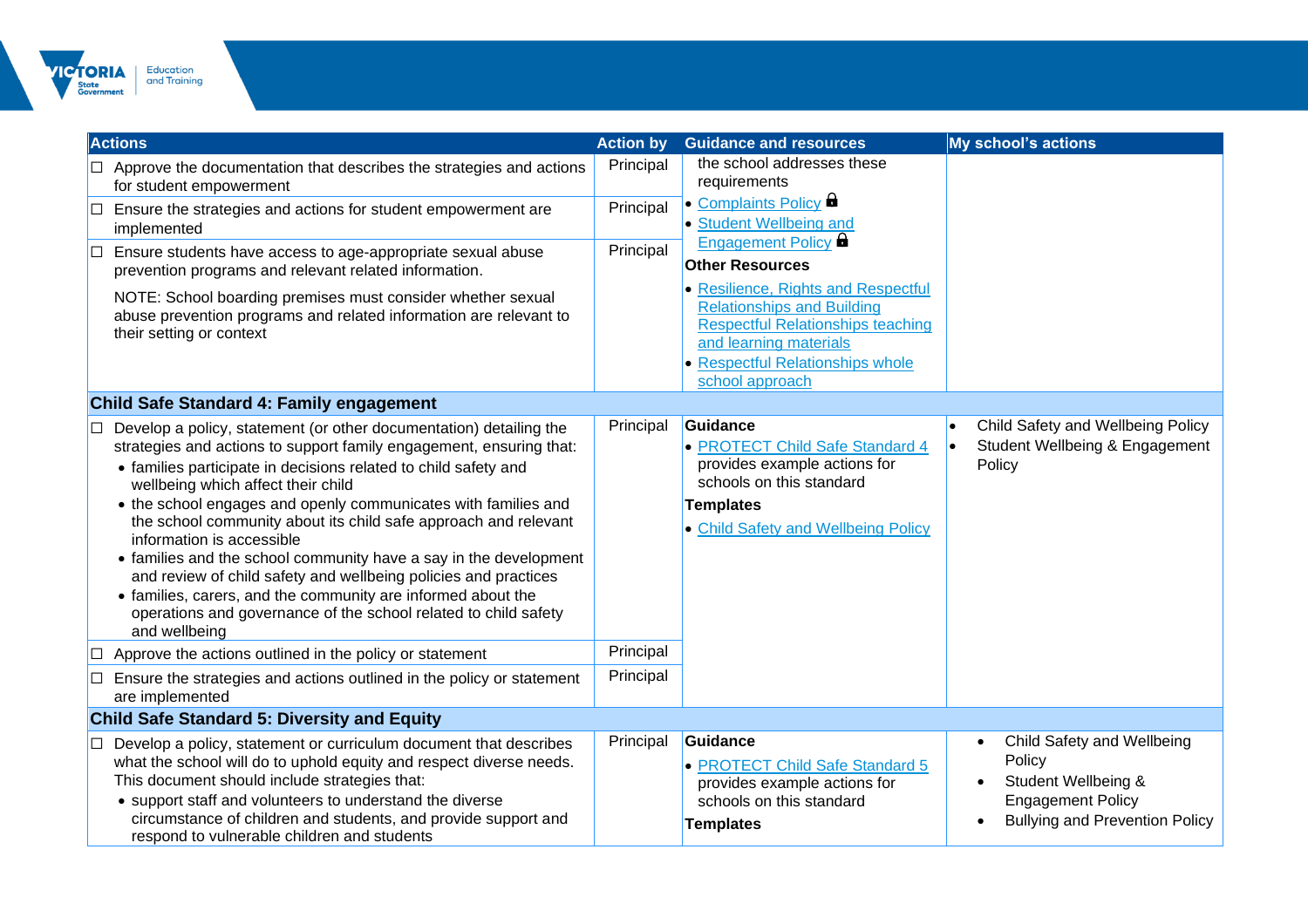

| <b>Actions</b>                                                                                                                                                                                                                                                                                                                                                                                                                                                                                                                                                                                                                                                                                                                                                                                                                                                                                                               | <b>Action by</b> | <b>Guidance and resources</b>                                                                                                                                                                                                                                                                                                                                                     | <b>My school's actions</b>                                                                                                                    |
|------------------------------------------------------------------------------------------------------------------------------------------------------------------------------------------------------------------------------------------------------------------------------------------------------------------------------------------------------------------------------------------------------------------------------------------------------------------------------------------------------------------------------------------------------------------------------------------------------------------------------------------------------------------------------------------------------------------------------------------------------------------------------------------------------------------------------------------------------------------------------------------------------------------------------|------------------|-----------------------------------------------------------------------------------------------------------------------------------------------------------------------------------------------------------------------------------------------------------------------------------------------------------------------------------------------------------------------------------|-----------------------------------------------------------------------------------------------------------------------------------------------|
| • make sure children, students, staff, volunteers, and the school<br>community have access to information, support and complaints<br>processes that are culturally safe, accessible and easy to<br>understand<br>• pay particular attention to the needs of students with disability,<br>students from culturally and linguistically diverse backgrounds,<br>students who are unable to live at home, international students,<br>and lesbian, gay, bisexual, trans and gender diverse, intersex and<br>queer (LGBTIQ+) students<br>• pay particular attention to the needs of Aboriginal students and<br>provides and promotes a culturally safe environment for them                                                                                                                                                                                                                                                        |                  | • Child Safety and Wellbeing Policy<br>• Student Wellbeing and<br>Engagement Policy <b>a</b><br>• Bullying Prevention Policy <b>B</b>                                                                                                                                                                                                                                             |                                                                                                                                               |
| Approve the policy, statement or curriculum document<br>IО                                                                                                                                                                                                                                                                                                                                                                                                                                                                                                                                                                                                                                                                                                                                                                                                                                                                   | Principal        |                                                                                                                                                                                                                                                                                                                                                                                   |                                                                                                                                               |
| $\Box$ Ensure the strategies and actions outlined in the policy, statement or<br>curriculum document are implemented                                                                                                                                                                                                                                                                                                                                                                                                                                                                                                                                                                                                                                                                                                                                                                                                         | Principal        |                                                                                                                                                                                                                                                                                                                                                                                   |                                                                                                                                               |
| Child Safe Standard 6: Suitable staff and volunteers                                                                                                                                                                                                                                                                                                                                                                                                                                                                                                                                                                                                                                                                                                                                                                                                                                                                         |                  |                                                                                                                                                                                                                                                                                                                                                                                   |                                                                                                                                               |
| Implement recruitment practices for staff and contractors engaged in<br>∐<br>child connected work, that ensure:<br>• all job advertisements have a statement setting out the job's<br>requirements, duties, responsibilities and essential or relevant<br>qualifications, experience, and attributes in relation to child safety<br>and wellbeing<br>• all applicants for jobs are informed about the child safety practices,<br>including the Code of Conduct<br>• you sight, verify and record Working with Children clearances<br>where required under the Worker Screening Act 2020 or any<br>equivalent background check, for example VIT registration<br>• where the person will be engaged in child-related work, collect and<br>record proof of identify, essential or relevant qualifications, history<br>of work involving children and references addressing suitability for<br>the job and working with children | Principal        | Guidance<br>• PROTECT Child Safe Standard 6<br>provides example actions for<br>schools on this standard<br><b>Templates</b><br>• Child Safety and Wellbeing Policy<br>• Volunteers Policy <b>a</b><br>• Visitors Policy <b>D</b><br><b>Other resources</b><br>• Suitability for Employment Checks<br>• Recruitment in Schools<br>• Visitors in Schools<br>• Volunteers in Schools | Child Safety and Wellbeing<br>Policy<br>Student Wellbeing &<br><b>Engagement Policy</b><br><b>Volunteers Policy</b><br><b>Visitors Policy</b> |
| Implement engagement practices for volunteers engaged in child<br>IО<br>connected work, including:<br>• sight, verify and record Working with Children clearances where<br>required under the Worker Screening Act 2020 or any equivalent<br>background check                                                                                                                                                                                                                                                                                                                                                                                                                                                                                                                                                                                                                                                                | Principal        | • Working with Children and<br>Suitability Checks                                                                                                                                                                                                                                                                                                                                 |                                                                                                                                               |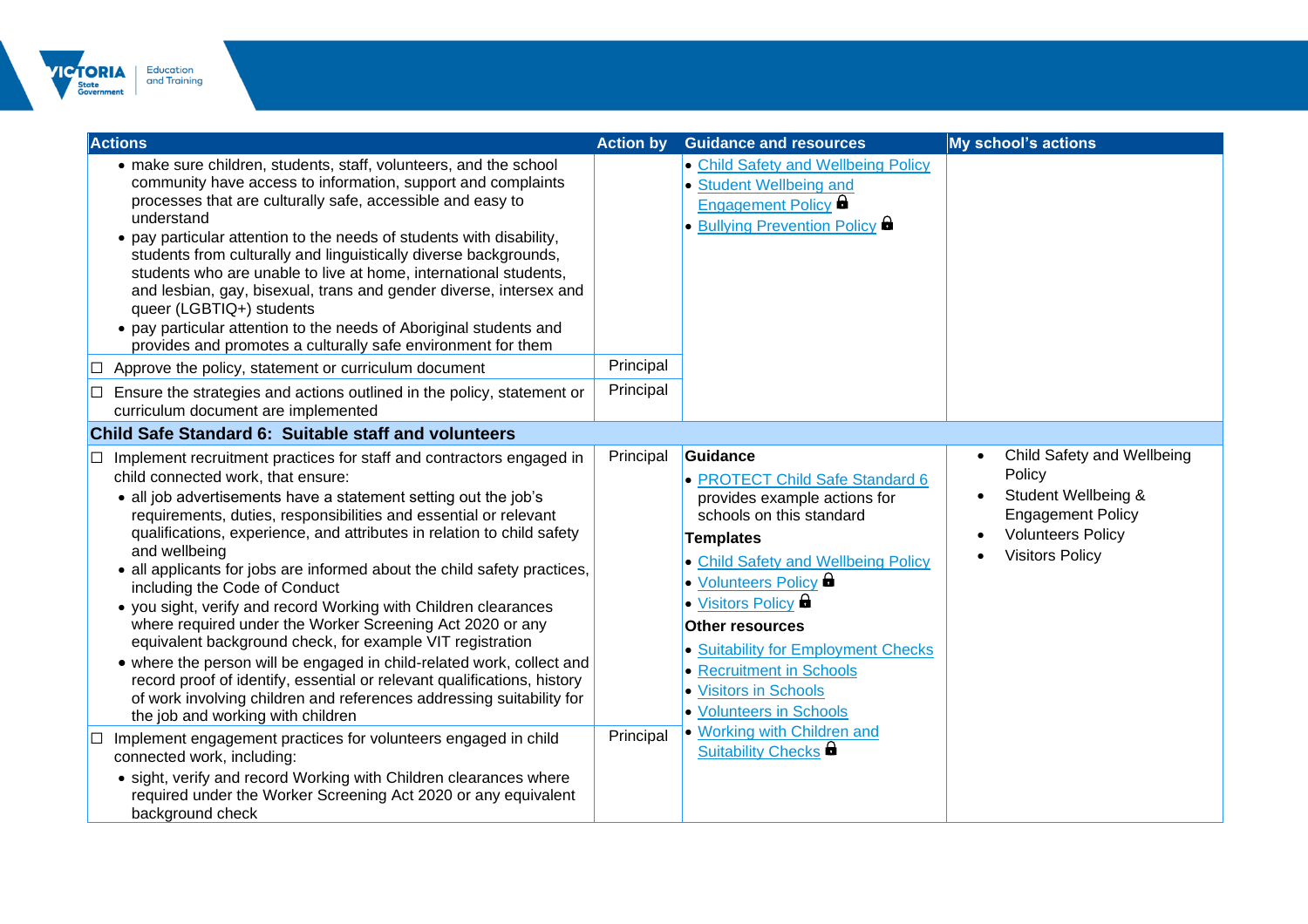

|    | <b>Actions</b>                                                                                                                                                                                                                                                                                                                                                                                                                          | <b>Action by</b>                 | <b>Guidance and resources</b>                                                                                                                                                                           |           | <b>My school's actions</b>                                                                                                                                                                 |
|----|-----------------------------------------------------------------------------------------------------------------------------------------------------------------------------------------------------------------------------------------------------------------------------------------------------------------------------------------------------------------------------------------------------------------------------------------|----------------------------------|---------------------------------------------------------------------------------------------------------------------------------------------------------------------------------------------------------|-----------|--------------------------------------------------------------------------------------------------------------------------------------------------------------------------------------------|
|    | • consider the child safety risks relevant to the volunteer's role and,<br>if reasonable and appropriate, collect and record proof of identify,<br>essential or relevant qualifications, history of work involving<br>children and references addressing suitability for the job and<br>working with children<br>• make volunteers aware of the Child Safety and Wellbeing Policy<br>and Code of Conduct                                |                                  |                                                                                                                                                                                                         |           |                                                                                                                                                                                            |
| IЦ | Ensure all newly appointed school staff, school council members, and<br>volunteers engaged in child-connected work receive an induction<br>regarding child safety and wellbeing appropriate to their roles,<br>including information about:<br>• the Child Safety Code of Conduct<br>• where relevant to the role, the Child Safety and Wellbeing Policy<br>and the procedures for managing child abuse complaints and<br>concerns      | Principal                        |                                                                                                                                                                                                         |           |                                                                                                                                                                                            |
|    | Ensure school staff, school council members and volunteers<br>engaged in child-connected work are aware of their responsibilities to<br>children and students, information sharing, reporting obligations and<br>record-keeping obligations                                                                                                                                                                                             | Principal                        |                                                                                                                                                                                                         |           |                                                                                                                                                                                            |
|    | $\Box$ Ensure Department of Education and Training recruitment policies<br>and practices are followed and appropriate records kept<br>$\Box$ The school council ensures that Department of Education and<br>Training recruitment policies and practices are followed and<br>appropriate records kept in respect of school council employees                                                                                             | Principal &<br>School<br>Council |                                                                                                                                                                                                         |           |                                                                                                                                                                                            |
|    | Review practices for the ongoing supervision and people<br>management of staff and volunteers to ensure child safety and<br>wellbeing is a focus                                                                                                                                                                                                                                                                                        | Principal                        |                                                                                                                                                                                                         |           |                                                                                                                                                                                            |
|    | <b>Child Safe Standard 7: Complaints processes</b>                                                                                                                                                                                                                                                                                                                                                                                      |                                  |                                                                                                                                                                                                         |           |                                                                                                                                                                                            |
|    | Revise or develop a complaints handling policy that is accessible,<br>child-focussed, culturally safe and easily understood by the school<br>community, that outlines:<br>• the process for making a complaint about the school or any person<br>within the school (staff, volunteers, contractors, families, children<br>or students)<br>• the roles and responsibilities of leadership, staff and volunteers in<br>complaint handling | Principal                        | Guidance<br>• PROTECT Child Safe Standard 7<br>provides example actions for<br>schools on this standard<br>• PROTECT Identifying and<br>responding to all forms of abuse in<br><b>Victorian Schools</b> | $\bullet$ | Child Safety and Wellbeing Policy<br>Student Wellbeing & Engagement<br>Policy<br>Child Safety Responding and<br>Reporting Obligations Policy and<br>Procedures<br><b>Complaints Policy</b> |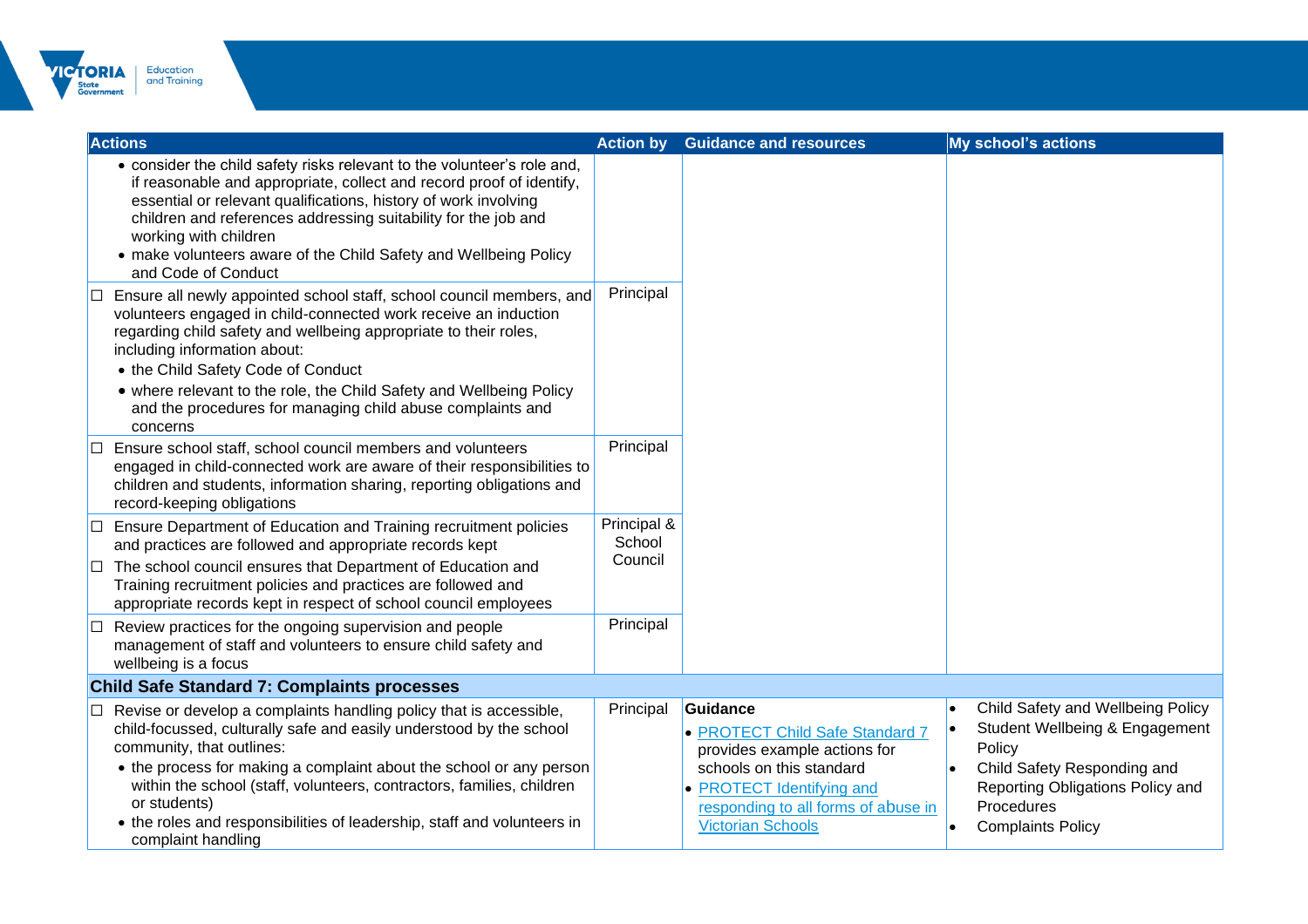

| <b>Actions</b>                                                                                                                                                                                                                                                                                                                                                                                                                                                                                                                                                                                                                                                                                                                                                                                                                                                                                                                                                                                             | <b>Action by</b> | <b>Guidance and resources</b>                                                                                                  | My school's actions |
|------------------------------------------------------------------------------------------------------------------------------------------------------------------------------------------------------------------------------------------------------------------------------------------------------------------------------------------------------------------------------------------------------------------------------------------------------------------------------------------------------------------------------------------------------------------------------------------------------------------------------------------------------------------------------------------------------------------------------------------------------------------------------------------------------------------------------------------------------------------------------------------------------------------------------------------------------------------------------------------------------------|------------------|--------------------------------------------------------------------------------------------------------------------------------|---------------------|
| • the process for dealing with various complaints, breaches of<br>relevant policies or the code of conduct and obligations to act and<br>report                                                                                                                                                                                                                                                                                                                                                                                                                                                                                                                                                                                                                                                                                                                                                                                                                                                            |                  | • PROTECT Identify child abuse<br>• PROTECT Identify and respond to<br>student sexual offending                                |                     |
| $\Box$ Ensure complaints are taken seriously and responded to promptly<br>and thoroughly                                                                                                                                                                                                                                                                                                                                                                                                                                                                                                                                                                                                                                                                                                                                                                                                                                                                                                                   | Principal        | <b>Templates</b><br>• Child Safety and Wellbeing Policy                                                                        |                     |
| Revise or develop a clear procedure for responding to complaints or<br>⊩⊡<br>concerns relating to child abuse. The policy must:<br>• cover all forms of abuse<br>• be sensitive to the diversity and characteristics of the school<br>community or school boarding premises community<br>• be made publicly available<br>• be accessible to all members of the school community<br>• apply to complaints and concerns relating to child abuse made by<br>or in relation to a child or student, staff, volunteers, contractors,<br>service providers, visitors, or other persons while connected to a<br>school<br>• identify roles and responsibilities of staff to act and report on<br>complaints and concerns relating to child abuse<br>• not displace or discharge any other obligations that arise if a<br>person reasonably believes that a child is at risk of child abuse<br>• clearly describe the actions the school will take to respond to a<br>complaint or concern relating to child abuse. | Principal        | • Child Safety Responding and<br><b>Reporting Obligations Policy and</b><br>Procedures <b>a</b><br>Complaints Policy <b>of</b> |                     |
| $\Box$ Ensure the complaints handling policy and procedures for responding<br>to complaints or concerns relating to child abuse address reporting of<br>complaints and concerns to school leadership and other relevant<br>authorities whether or not the law requires reporting, and cooperate<br>with law enforcement                                                                                                                                                                                                                                                                                                                                                                                                                                                                                                                                                                                                                                                                                    | Principal        |                                                                                                                                |                     |
| $\Box$ Approve the complaints handling policy and procedures for<br>responding to complaints or concerns relating to child abuse                                                                                                                                                                                                                                                                                                                                                                                                                                                                                                                                                                                                                                                                                                                                                                                                                                                                           | Principal        |                                                                                                                                |                     |
| Ensure the complaints handling policy and procedures for responding<br>╙<br>to child abuse complaints or concerns are publicly available and<br>accessible                                                                                                                                                                                                                                                                                                                                                                                                                                                                                                                                                                                                                                                                                                                                                                                                                                                 | Principal        |                                                                                                                                |                     |
| Ensure all recordkeeping, reporting, privacy and employment law<br>∐<br>obligations are met when responding to complaints and concerns                                                                                                                                                                                                                                                                                                                                                                                                                                                                                                                                                                                                                                                                                                                                                                                                                                                                     | Principal        |                                                                                                                                |                     |
| $\Box$ Ensure the complaints handling policy and procedures for responding<br>to complaints or concerns relating to child abuse are implemented                                                                                                                                                                                                                                                                                                                                                                                                                                                                                                                                                                                                                                                                                                                                                                                                                                                            | Principal        |                                                                                                                                |                     |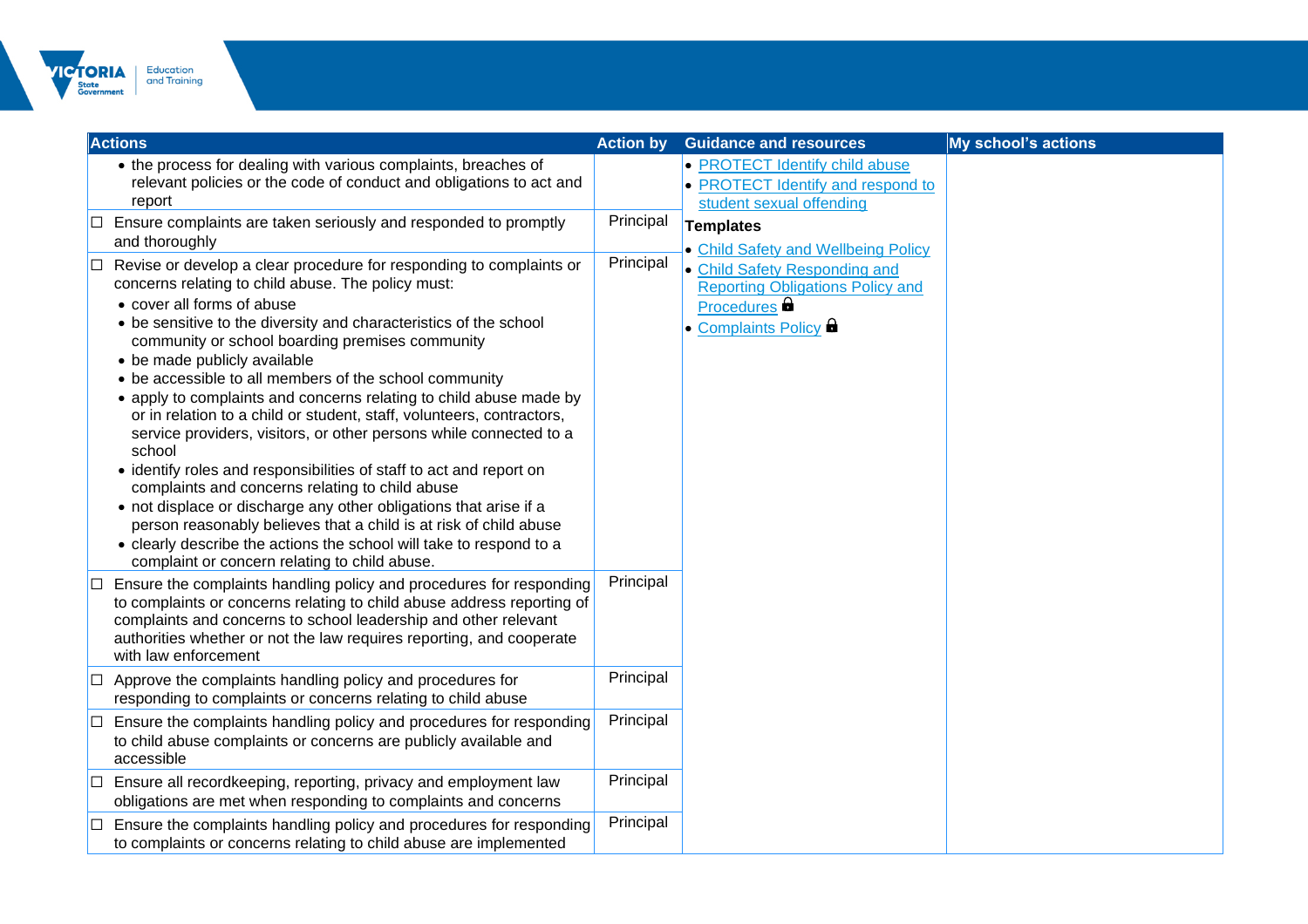

| <b>Actions</b>                                                                                                                                                                                                                                                                                                                                                                                                                                                                                                                                                                                                                                                                                                                                                                                                                                                     | <b>Action by</b>               | <b>Guidance and resources</b>                                                                                                                                                                                  | My school's actions                                                                                                 |
|--------------------------------------------------------------------------------------------------------------------------------------------------------------------------------------------------------------------------------------------------------------------------------------------------------------------------------------------------------------------------------------------------------------------------------------------------------------------------------------------------------------------------------------------------------------------------------------------------------------------------------------------------------------------------------------------------------------------------------------------------------------------------------------------------------------------------------------------------------------------|--------------------------------|----------------------------------------------------------------------------------------------------------------------------------------------------------------------------------------------------------------|---------------------------------------------------------------------------------------------------------------------|
| Child Safe Standard 8: Child safety knowledge, skills, and awareness                                                                                                                                                                                                                                                                                                                                                                                                                                                                                                                                                                                                                                                                                                                                                                                               |                                |                                                                                                                                                                                                                |                                                                                                                     |
| Ensure at least annually, the school council receives appropriate<br>guidance and training about:<br>• individual and collective obligations and responsibilities for<br>implementing the Child Safe Standards and managing the risk of<br>child abuse<br>• child safety and wellbeing risks in the school environment<br>• the child safety policies, procedures and practices of the school<br>Ensure school staff engaged in child-connected work receive annual<br>ш                                                                                                                                                                                                                                                                                                                                                                                           | School<br>Council<br>Principal | Guidance<br>• PROTECT Child Safe Standard 8<br>provides example actions for<br>schools on this standard<br>• Guidance for child safety<br>champions<br><b>Templates</b><br>• Child Safety and Wellbeing Policy | Child Safety and Wellbeing<br>Policy<br>Student Wellbeing &<br><b>Engagement Policy</b><br><b>Volunteers Policy</b> |
| training and information on child safety that includes guidance on:<br>• the Child Safety and Wellbeing Policy<br>• the Child Safety Code of Conduct<br>• the school's procedures for responding to complaints and<br>concerns relating to child abuse<br>• recognising indicators of child harm including harm caused by<br>other children, students, or adults (including family violence)<br>• responding effectively to issues of child safety and wellbeing and<br>supporting colleagues who disclose harm<br>• building culturally safe environments<br>• information sharing and recordkeeping obligations<br>• how to identify and mitigate child safety and wellbeing risks in<br>physical and online environments without compromising a child or<br>student's right to privacy, access to information, social connections<br>and learning opportunities |                                | • Volunteers Policy                                                                                                                                                                                            |                                                                                                                     |
| Provide child safety training and information for volunteers engaged<br>in child-connected work that is appropriate to their role and<br>responsibilities                                                                                                                                                                                                                                                                                                                                                                                                                                                                                                                                                                                                                                                                                                          | Principal                      |                                                                                                                                                                                                                |                                                                                                                     |
| Consider if it is reasonable and necessary to include training and<br>information on any or all of the same guidance provided to staff<br>(above)                                                                                                                                                                                                                                                                                                                                                                                                                                                                                                                                                                                                                                                                                                                  |                                |                                                                                                                                                                                                                |                                                                                                                     |
| Ensure that staff and volunteers are supported to implement the child<br>safety and wellbeing policy where the policy applies to their role and<br>responsibilities                                                                                                                                                                                                                                                                                                                                                                                                                                                                                                                                                                                                                                                                                                | Principal                      |                                                                                                                                                                                                                |                                                                                                                     |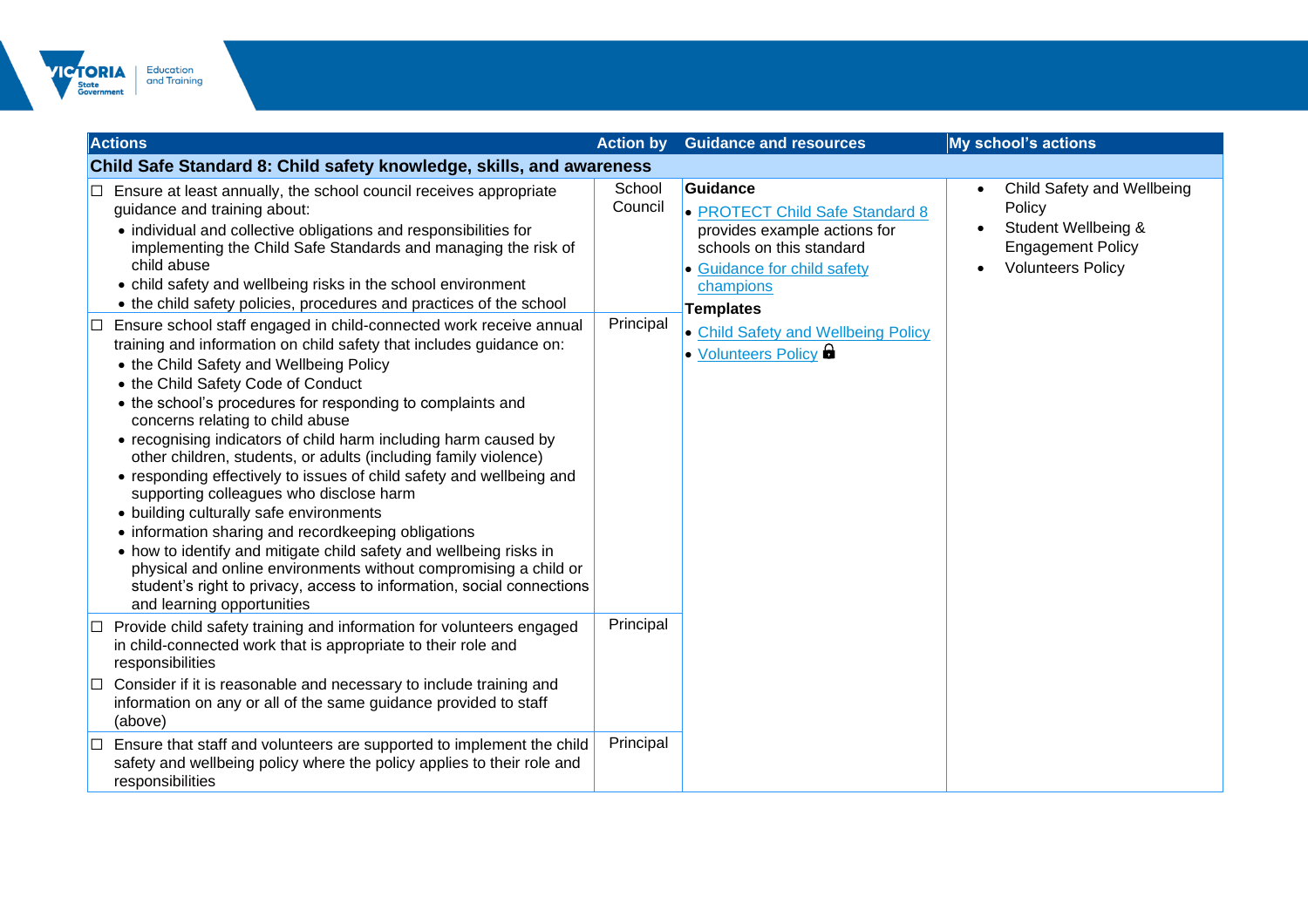

|   | <b>Actions</b>                                                                                                                                                                                                                                                                                                                              | <b>Action by</b>                    | <b>Guidance and resources</b>                                                                                                                                                                                             | <b>My school's actions</b>                                                                                                                                           |
|---|---------------------------------------------------------------------------------------------------------------------------------------------------------------------------------------------------------------------------------------------------------------------------------------------------------------------------------------------|-------------------------------------|---------------------------------------------------------------------------------------------------------------------------------------------------------------------------------------------------------------------------|----------------------------------------------------------------------------------------------------------------------------------------------------------------------|
|   | <b>Child Safe Standard 9: Child safety in physical and online environments</b>                                                                                                                                                                                                                                                              |                                     |                                                                                                                                                                                                                           |                                                                                                                                                                      |
|   | Revise or develop a policy or statement on online conduct and online<br>safety that is consistent with the Child Safety and Wellbeing policy<br>and practices and the Child Safety Code of Conduct<br>Approve the policy or statement on online conduct and safety<br>Ensure the policy or statement on online conduct and safety is        | Principal<br>Principal<br>Principal | Guidance<br>• PROTECT Child Safe Standard 9<br>provides example actions for<br>schools on this standard<br><b>Templates</b>                                                                                               | Child Safety and Wellbeing Policy<br>Student Wellbeing & Engagement<br>Policy<br>Child Safety Responding and<br>Reporting Obligations Policy and                     |
| ⊔ | implemented<br>Ensure child safety and wellbeing policies, procedures and practices<br>enable staff and volunteers to identify and mitigate risks in both<br>physical and online school environments without compromising a<br>child or student's right to privacy, access to information, social<br>connections and learning opportunities | Principal                           | • Child Safety Risk Register<br>• Child Safety and Wellbeing Policy<br>• Child Safety Code of Conduct<br>• Digital Learning Policy<br>• Camps and Excursions Policy <b>a</b><br>• Supervision of Students Policy <b>D</b> | Procedures<br>Code of Conduct<br><b>Digital Learning Policy</b><br>Camps and Excursions Policy<br><b>Supervision of Students Policy</b><br><b>Procurement Policy</b> |
|   | Ensure procurement policies for facilities and services from third<br>parties ensure the safety of children and students<br>$\Box$ The school council, where applicable to their powers and functions,<br>ensure that procurement policies for facilities and services from third<br>parties ensure the safety of children and students     | Principal &<br>School<br>Council    | • Acceptable use agreements<br><b>Other resources</b><br>• Procurement - Schools Policy                                                                                                                                   |                                                                                                                                                                      |
|   | Child Safe Standard 10: Review of child safety practices                                                                                                                                                                                                                                                                                    |                                     |                                                                                                                                                                                                                           |                                                                                                                                                                      |
|   | Review and evaluate child safety and wellbeing policies, procedures,<br>and practices at least every two years in consultation with students,<br>families, staff and the governing body                                                                                                                                                     | Principal                           | Guidance<br>• PROTECT Child Safe Standard 10<br>provides example actions for                                                                                                                                              | Child Safety and Wellbeing Policy                                                                                                                                    |
|   | Ensure there is a review of child safety and wellbeing policies and<br>practices after any significant child safety incident and improvements<br>are put in place where applicable                                                                                                                                                          | Principal                           | schools on this standard<br>• Guidance for child safety<br>champions                                                                                                                                                      |                                                                                                                                                                      |
|   | Implement systems and processes to record and analyse all<br>complaints, concerns and safety incidents to identify causes and<br>systemic failures and inform continuous improvement                                                                                                                                                        | Principal                           | <b>Templates</b><br>• Child Safety and Wellbeing Policy                                                                                                                                                                   |                                                                                                                                                                      |
|   | Report on the outcomes of relevant reviews to school council, staff,<br>volunteers, the school community, families and students                                                                                                                                                                                                             | Principal                           |                                                                                                                                                                                                                           |                                                                                                                                                                      |
|   | Child Safe Standard 11: Implementation of child safe practices                                                                                                                                                                                                                                                                              |                                     |                                                                                                                                                                                                                           |                                                                                                                                                                      |
|   | Ensure that all the child safety and wellbeing, policies, procedures,<br>and practices related to the child safe standards and Ministerial Order<br>1359 are effectively implemented                                                                                                                                                        | Principal                           | Guidance                                                                                                                                                                                                                  | Assistant Principal to monitor and<br>coordinate all School and Child Safety<br>Policies                                                                             |